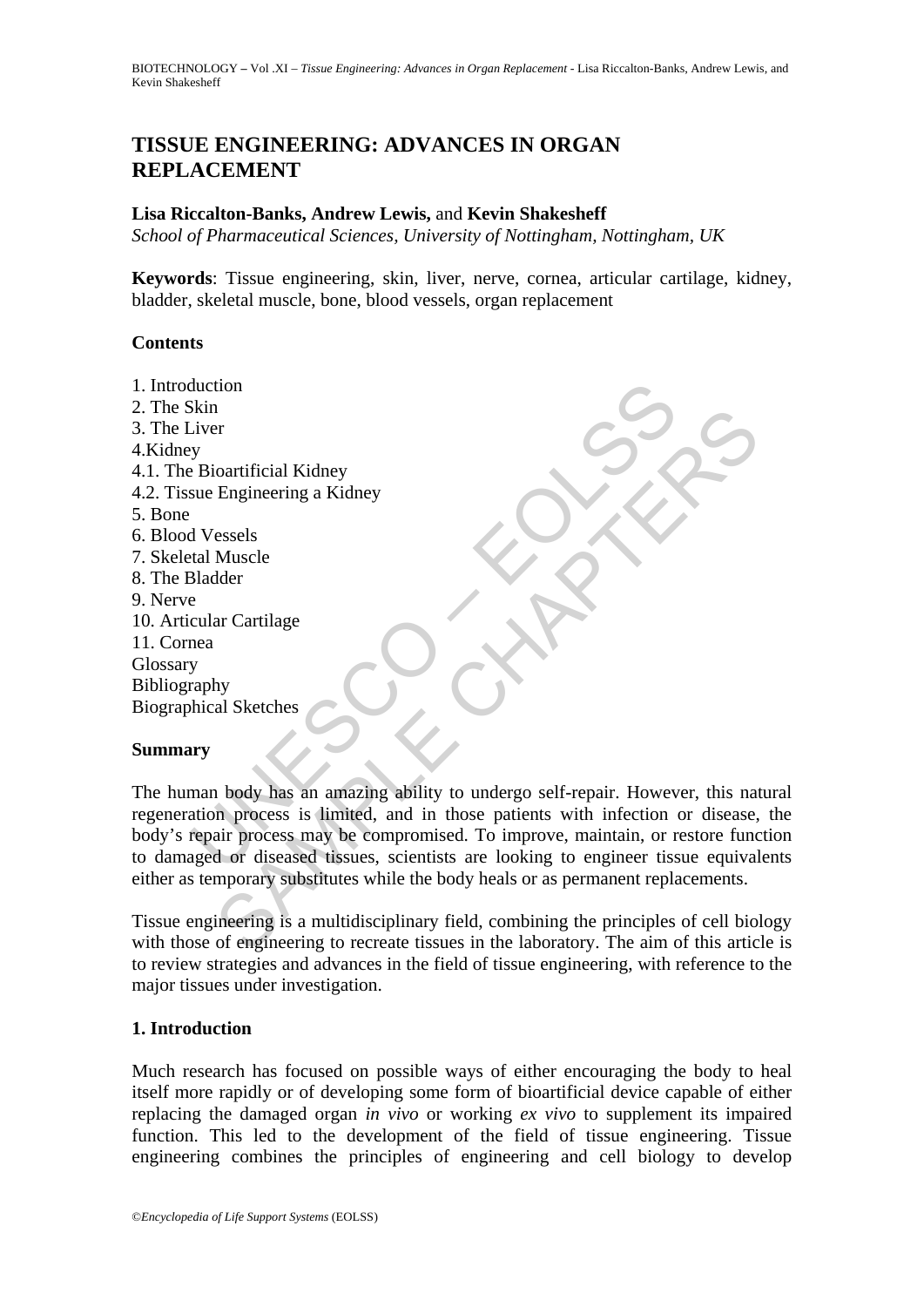biological substitutes able to maintain, restore, or improve tissue function. Much of this work has been stimulated by the observation that the body naturally has at least some capacity for regeneration (for example wound healing), and if the biological mechanisms of these processes can be better understood, they may be corrected when they go wrong, enhanced, or manipulated to allow the *ex vivo* production of fully functioning tissues or bioartificial devices.

Langer suggested in 1993 several strategies to achieve this goal:

- 1. Replacement of malfunctioning/dead cells with isolated cells or cell substitutes.
- 2. Administration of growth factors or cytokines to encourage the malfunctioning organ to regenerate itself.
- 3. Culture of the appropriate cell type on a support matrix to produce either an extracorporeal device capable of replacing organ function or for implantation.

Whichever strategy is used, the ideal solution will be one that returns organ function permanently without the need for repeated treatment and that is entirely biocompatible. This article reviews the strategies and advances in the tissue engineering of the major tissues under investigation.

#### **2. The Skin**

The largest organ in the human body, skin, has been one of the first true success stories in tissue engineering. The field has progressed rapidly, and there are more than six skin substitute products commonly used in clinical practice (Table 1).

| 01 gan to regenerate risen.<br>Culture of the appropriate cell type on a support matrix to produce either<br>3.<br>extracorporeal device capable of replacing organ function or for implantation                                        |                                                                                                                                                                                                                                                           |
|-----------------------------------------------------------------------------------------------------------------------------------------------------------------------------------------------------------------------------------------|-----------------------------------------------------------------------------------------------------------------------------------------------------------------------------------------------------------------------------------------------------------|
| ues under investigation.                                                                                                                                                                                                                | ichever strategy is used, the ideal solution will be one that returns organ func<br>manently without the need for repeated treatment and that is entirely biocompated<br>s article reviews the strategies and advances in the tissue engineering of the m |
| 'he Skin                                                                                                                                                                                                                                |                                                                                                                                                                                                                                                           |
| largest organ in the human body, skin, has been one of the first true success sto<br>issue engineering. The field has progressed rapidly, and there are more than six<br>stitute products commonly used in clinical practice (Table 1). |                                                                                                                                                                                                                                                           |
| <b>Product</b>                                                                                                                                                                                                                          | <b>Description</b>                                                                                                                                                                                                                                        |
| Dermagraft®                                                                                                                                                                                                                             | Human fibroblasts seeded on a bioabsorbable scaffold                                                                                                                                                                                                      |
| Epicel <sup>®</sup>                                                                                                                                                                                                                     | Autologous epidermal sheets                                                                                                                                                                                                                               |
| Integra®                                                                                                                                                                                                                                | Acellular dermal matrix based on bovine tendon collagen                                                                                                                                                                                                   |
| Apligraf®                                                                                                                                                                                                                               | Human fibroblast dermal layer and keratinocyte<br>epidermis                                                                                                                                                                                               |
| Alloderm®                                                                                                                                                                                                                               | Freeze-dried acellular human dermal matrix                                                                                                                                                                                                                |

#### Table 1: Examples of skin substitute products

Prior to the development of these products, the main treatment for patients requiring skin because of severe extensive burn wounds or the excision of large areas of skin were autologous or allogenic skin grafts. This involves the removal of some of the patient's own skin or that of a donor, usually from the legs or buttocks, which is transplanted onto the area required. Both of these transplant methods are often limited by the amount of donor tissue available, the risk of infection, and graft rejection. The process is a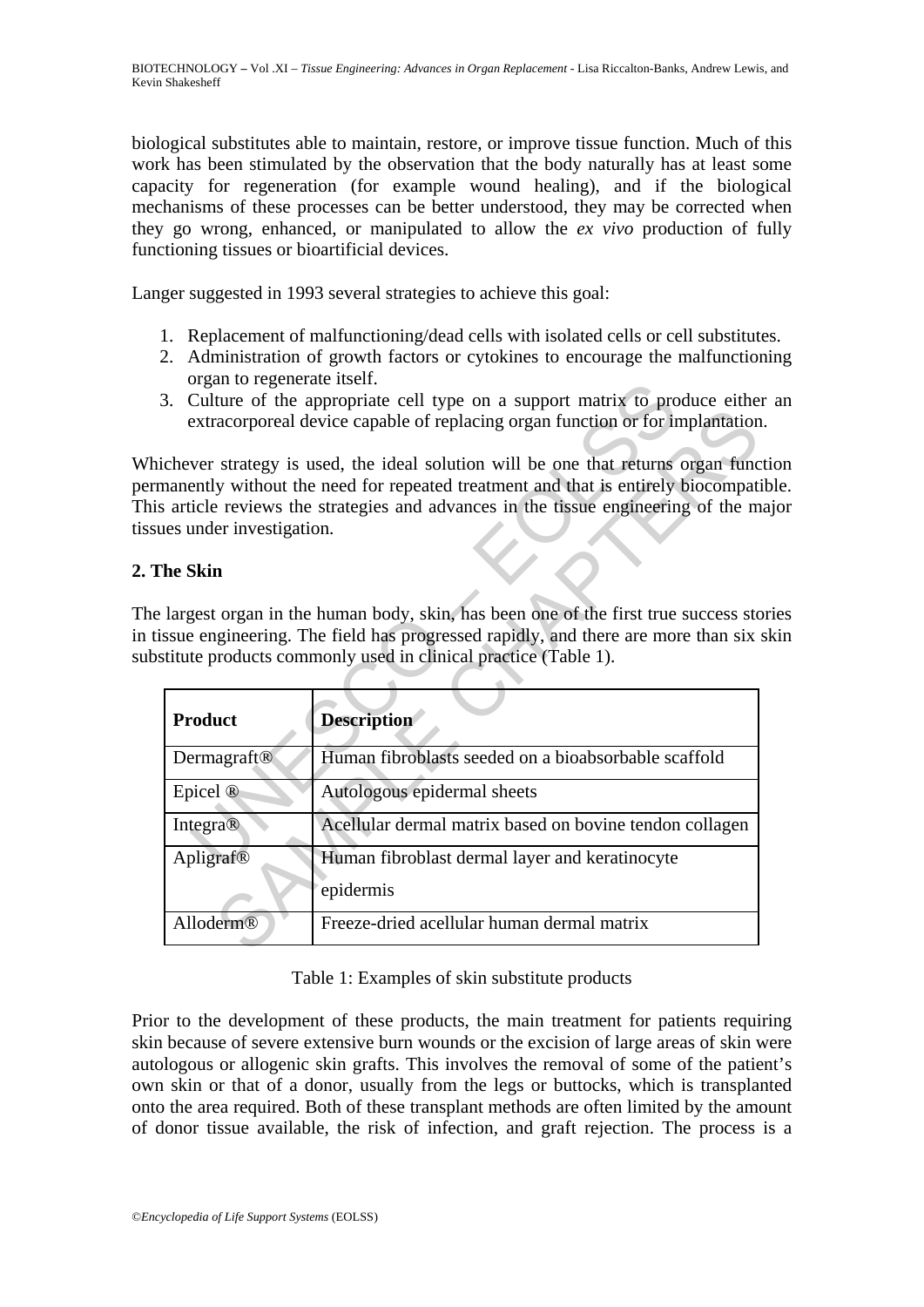painful one and often results in permanent scarring. It is these problems that prompted the search for alternative therapies.

Skin is comprised of two main layers. The outer layer or stratified epidermis is formed from keratinocytes and acts as a physical barrier to moisture loss, trauma, and pathogens. Separated by a basement membrane from the epidermis is the dermis, which provides support and nourishment. This tissue consists mainly of connective tissues and collagen synthesized by fibroblasts that are present throughout this layer (Figure 1).



Figure 1. Diagram of the anatomy of skin

In the mid 1970s Rheinwald and Green pioneered the tissue engineering of skin in the serial culture of keratinocytes, allowing the expansion of the population and the first laboratory-produced skin tissue. The theory behind this method allowed the grafting of these cells onto burn injuries or chronic wounds. A small biopsy of the patients' own skin can be partially broken down by digestive enzymes, allowing the separation of the dermis and epidermis. Keratinocytes from the epidermis are then cultured *in vitro* with growth factors and their population expanded until a sheet of skin is produced that will adequately cover the wound. Unfortunately, the time needed for the propagation of the host's cells can be 3 weeks or 4 weeks to cover an extensive burn wound and so to have a ready supply of skin, allogenic keratinocytes are now used. Cells isolated from neonatal foreskin samples can be cultured and the resulting sheets of cells seeded on to a gauze support scaffold prior to transplantation. During the serial culture of keratinocytes, langerhans' cells, which are responsible for the activation of the immune system, are lost. The resulting tissue could therefore be transplanted without the risk of rejection.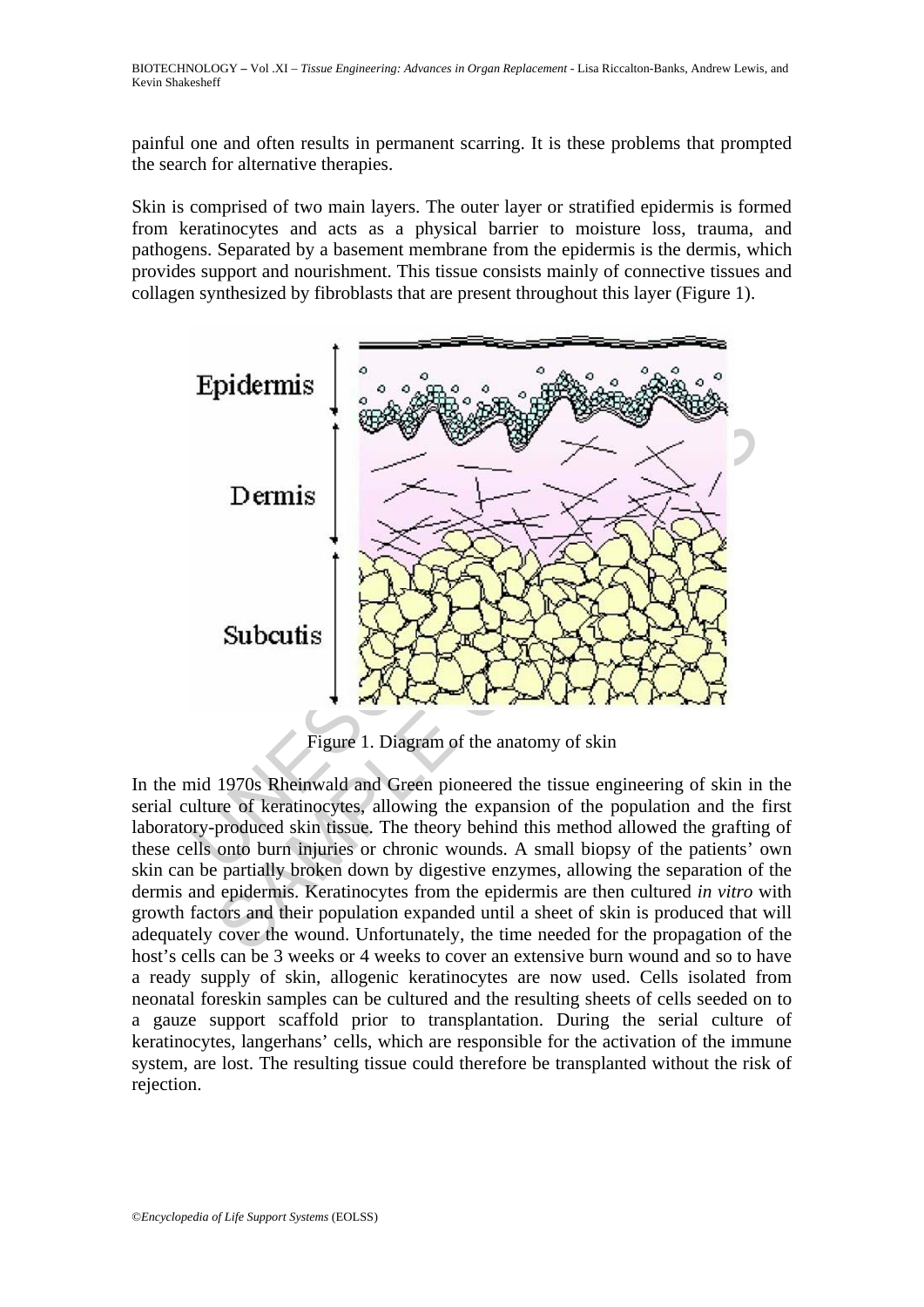Tissue-engineered skin formed via this method is extremely fragile and therefore difficult to handle. It has also been found to contract during the healing process and has poor acceptance efficiency.

In the early 1980s Bell and his coworkers perfected the technique by culturing epithelial cells on a collagen matrix containing dermal fibroblasts to produce the first skin equivalent with full thickness. Feeding this culture at the air/liquid interface resulted in skin equivalents with complete morphological differentiation. This model more accurately simulated *in vivo* skin, possessing an epidermal and dermal layer, and this led to the production of the clinical product Apligraf®. Many research groups have shown the importance of the dermis in epidermal maintenance, and in minimization of scar formation and wound contraction. Numerous dermal substitutes have been investigated including collagen-based lattices, fibrin glue, and synthetic polymers. All of these scaffolds rely on the ability of the fibroblasts seeded within them to excrete extracellular matrix molecules to produce the connective tissue of the dermis. This layer then encourages the proliferation of the fibroblasts.

on an would contact<br>on. there dies, the mission section is a substant substant of the gly collagen-based lattices, fibrin glue, and synthetic polymers<br>is rely on the ability of the fibroblasts seeded within them to excree Elly on the ability of the fibroblasts seeded within them to excrete extracellecules to produce the connective tissue of the dermis. This layer the proliferation of the fibroblasts seeded within them to excrete extracelle Culture conditions vary from laboratory to laboratory but essentially involve medium modified with growth factors. Epidermal growth factor (EGF) plays a key role in the regulation of keratinocyte proliferation. Research by Werner noted that keratinocyte growth factor (KGF) is upregulated more than 100-fold by dermal fibroblasts 24 h after initial skin injury. Keratinocytes have also been found to excrete interleukins 1, 3, 6, and 8; transforming growth factor (TGF)  $\alpha$  and  $\beta$  granulocyte colony stimulating factor (GCSF), fibroblast growth factor, platelet-derived growth factor, tumor necrosis factor (TNF)  $\alpha$ , and many others. These cytokines and growth factors have shown limited effects when applied directly to wounds alone. However it is thought that multiple factors act synergistically to promote wound healing. Tissue-engineered skin replacement products, which incorporate cells, growth factors, and matrix, allow vitally important cell-cell signalling to occur at the initial stages after transplantation because of to the three-dimensional orientation of the cells. Long-term studies have revealed that donor cells are slowly replaced by the host's own cells over time, suggesting that the graft acts as a temporary biological dressing. The graft is able to provide the cells with the necessary growth factors and cytokines required for tissue repair, and in the appropriate chronological sequence.

Many skin substitutes have been developed, mainly comprised of a mixture of cells and matrices. Advances have been made with respect to tissue-possessing hair follicles, capillary networks, and sebaceous glands. The natural repair process of skin *in vivo* is not that of regeneration but healing via the formation of scar tissue. This tissue does not possess the elastic or flexible properties of the dermis. Future products may therefore not only be of use in patients requiring tissue to cover large wounds but may also become incorporated into commonly used small wound dressings.

## **3. The Liver**

Despite advances in liver transplantation, such as the division of donor livers into several segments (which may then be transplanted into a number of recipients), there is still considerable demand for donor livers. Part of the problem is the short life span of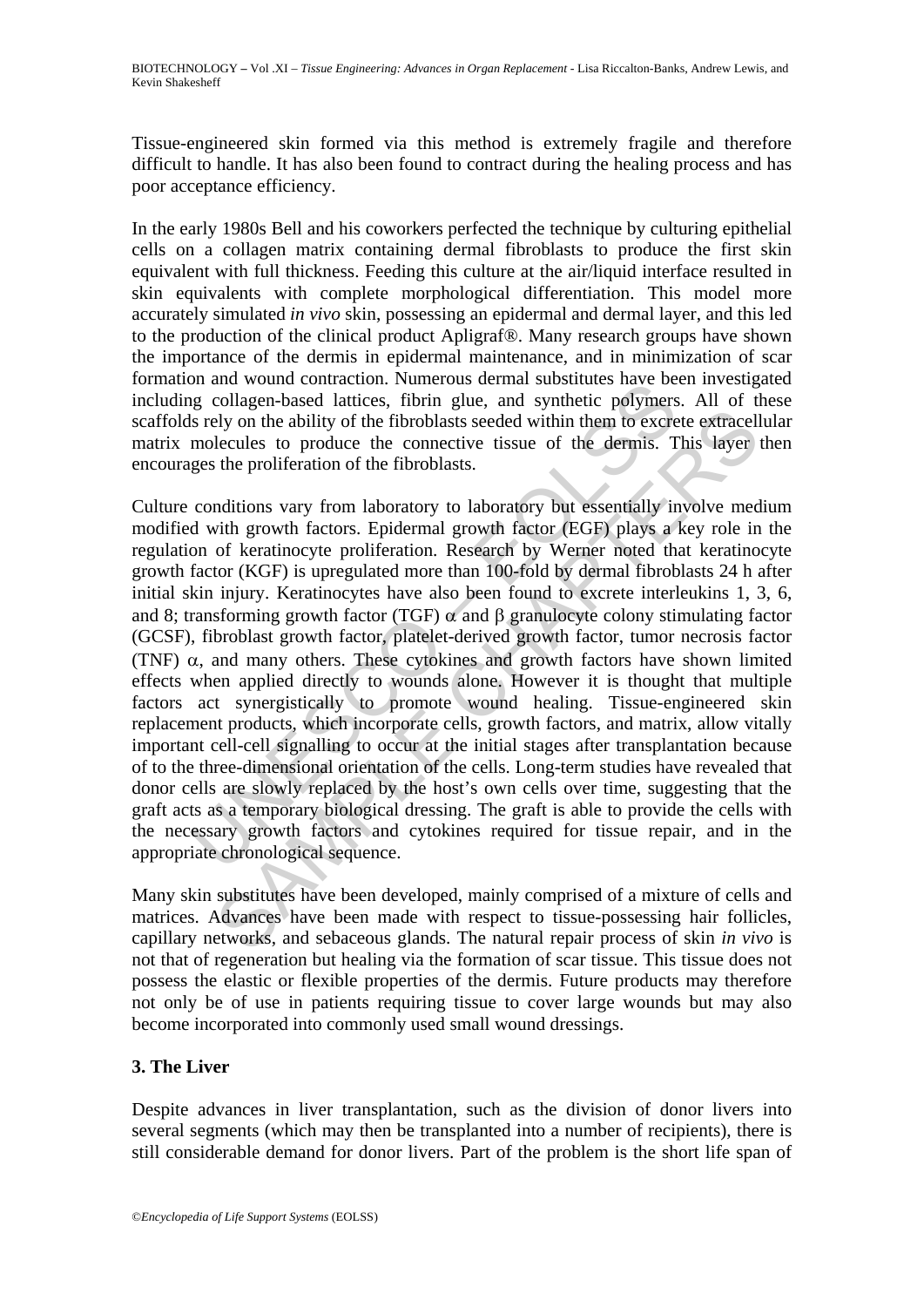donor organs. The hope is that if a liver could be engineered, it could be available for transplant more or less on demand. In addition, because of the tremendous regenerative capacity of the liver, the development of a liver support device may be able to either bridge the gap between liver failure and regeneration of the host organ or the finding of a suitable donor tissue.

Tissue engineers face a considerable challenge in constructing liver tissue because of its structural complexity. The liver receives blood via the hepatic artery and hepatic portal vein, which is then distributed throughout the hexagonal lobules of the hepatic parenchyma. Each lobule consists of portal triads (with branches of the portal vein, hepatic artery, and bile duct) arranged around the central vein. Blood passes from the portal triad through fenestrated sinusoids, which surround the hepatocyte parenchyma, and into the central vein. Kupffer cells (specialized macrophages) line the sinusoids and phagocytose worn-out red blood cells or invading bacteria. Toxins and nutrients are absorbed by the hepatocytes, metabolized, and the products of metabolism and numerous other substances produced by the liver cells, such as plasma proteins, are secreted back into the blood. The central veins of each of the lobules eventually converge to form the central vein, which drains into the vena cava. Bile is secreted by the hepatocytes into the bile canaliculi, which run between the plates of hepatocytes, and flows toward the portal triad, to eventually drain into the bile duct and the gall bladder, where it is stored before expulsion into the digestive tract.

and unougu mensatate suitabolis, winn suitorial marrology interpatively the central vein. Kupffer cells (specialized macrophages) line the products of mus other substances produced by the liver cells, such as plasm d by th is worn-out red blood cells or invading bacteria. Toxins and nutrients<br>be worn-out red blood cells or invading bacteria. Toxins and nutrients<br>other substances produced by the liver cells, such as plasma proteins,<br>ack into The liver is the largest metabolic organ in the body, and performs numerous vital functions including metabolism of carbohydrates, proteins, and lipids, detoxification of the waste products of metabolism, drugs, and toxins, the production of an array of plasma proteins (such as albumin and clotting factors), storage of various substances including glycogen, lipids, and a number of vitamins, the activation of Vitamin D, and the excretion of cholesterol and bilirubin. For a construct to be engineered suitable for implantation, ideally all of these functions should be retained. However, hepatocytes in culture have a particularly short life span, typically lasting no longer than a couple of weeks, and rapidly losing their differentiated function. For this reason much research has been focused on extending the life span of hepatocyte cultures, and maintaining their differentiation.

Culturing hepatocytes on extracellular matrix constituents has been shown by several investigators to improve hepatocyte adhesion, spreading, and maintenance of the hepatocyte phenotype for prolonged periods. Matrices that have been tried include individual matrix components such as fibronectin, laminin, and collagens type I and IV, along with complex mixtures of extracellular matrix such as liver biomatrix (from regenerating and normal livers) and that derived from the Engelbreth-Holm Swarm sarcoma. Each component has been shown to have differential effects upon the hepatocyte biochemistry. Efforts to mimic the polarity of hepatocytes *in vivo* by culturing them between two layers of matrix, e.g., collagen, have shown striking effects on the morphology and function of the liver cells including enhanced albumin secretion, improved cytochrome P450 induction responses, bile acid transport, and formation of gap junctions and bile canalicular networks. Long-term maintenance of the normal polygonal morphology and cellular distribution of actin filaments seen *in vivo* has also been observed. However many of these culture systems such as the EHS matrix, in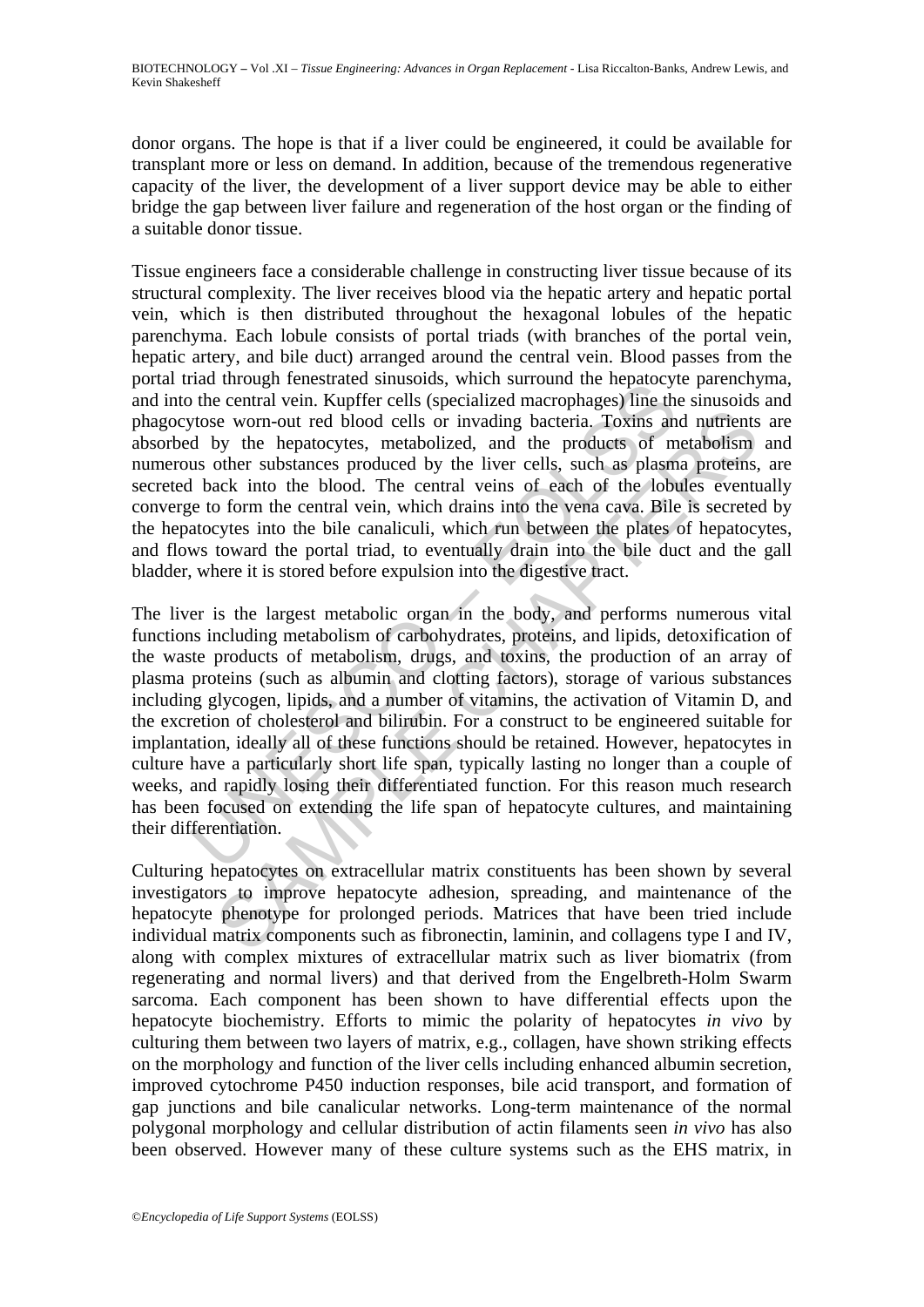addition to enhancing hepatocyte differentiation, suppress proliferation. Mooney and his coworkers determined that the density of the extracellular matrix constituents is the critical factor determining whether or not hepatocytes proliferate or differentiate.

Text, annough secreted ractors and cent surate mometes may also<br>taing a relatively small population of cells to a size suitable for pricial construct is central to the concept of tissue engineering,<br>ous cell sources are to I construct is central to the concept of tissue engineering, particular<br>cell sources are to be used. This should also help prolong the life of<br>cultures. Several growth factors have now been identified, many three<br>incernent The differentiated function of hepatocytes may also be maintained by coculturing them with another cell type. Guguen-Guillouzo's group demonstrated this using liver epithelial cells as early as 1983, but it has since been shown to be an effect of several different cell types, even those from different species. This may not be surprising given the fact that the liver contains several different cell types *in vivo*. Cocultures have been shown to prolong albumin secretion, cytochrome P450 activity, gap junction formation, lipid synthesis, and glutathione-S-transferase activity as well as to improve cell viability and morphology. At least part of this effect may be due to matrix deposition by the cultured cells, although secreted factors and cell surface moieties may also play a role. Proliferating a relatively small population of cells to a size suitable for production of a bioartificial construct is central to the concept of tissue engineering, particularly if autologous cell sources are to be used. This should also help prolong the life of the hepatocyte cultures. Several growth factors have now been identified, many through their involvement in the processes of liver regeneration and development. These include hepatocyte growth factor (HGF), epidermal growth factor (EGF), transforming growth factor- $\alpha$  (TGF- $\alpha$ ), tumor necrosis factor- $\alpha$  (TNF- $\alpha$ ), and interleukin-6 (IL-6). Some growth factors, for example HGF, also have morphogenic and motogenic effects upon hepatocytes (and on a variety of other cells types), and may therefore be important in establishment of normal liver structure. Michalopoulos and his research group showed in 1999 that hepatocytes cultured on collagen type I together with hepatic nonparenchymal cells, in the continuous presence of both EGF and HGF, not only proliferate but also rearrange into structures reminiscent of the liver acinus, including the formation of ducts and an extensive bile canalicular network. Use of either of the growth factors alone was not sufficient to produce these effects.

Hepatocytes are anchorage-dependent cells, however, when attachment to a surface is prohibited, hepatocytes aggregate together forming spheroids of cells that exhibit enhanced cell survival, and maintain many differentiated cell functions. It is thought this is due to the presence of a three-dimensional architecture, the laying down of extracellular matrix by the cells in the spheroid, and the establishment of important cellcell contacts. It is apparent therefore that the cells themselves can carry out a certain degree of structural organization. However, the construction of large portions of physiological tissue remains difficult. To encourage this, attempts have been made to grow hepatocytes on polymer scaffolds. Several different types of scaffold have been tried including polymer films, porous polymer sponges, temperature responsive polymers, hydrogels, ligand-modified dendrimers, and microcarriers. Culture in bioreactors that subject the cells to a microgravity environment has also been tried, in an attempt to encourage the cells to grow in three dimensions. Khaoustov and his coworkers found in 1999 that hepatocytes grown in microgravity formed spheroidal aggregates up to 1cm long, and addition of 5 mm x 2 mm polyglycolic acid scaffolds created even larger aggregates, up to 3 cm long. Structural analysis of these aggregates showed cell arrangement around bile duct-like structures, and the hepatocytes continued to secrete albumin for the whole 60-day culture period. Considerable advances in maintaining hepatocyte function and viability have been made, and small threedimensional aggregates of these cells can be formed. However, establishment of the full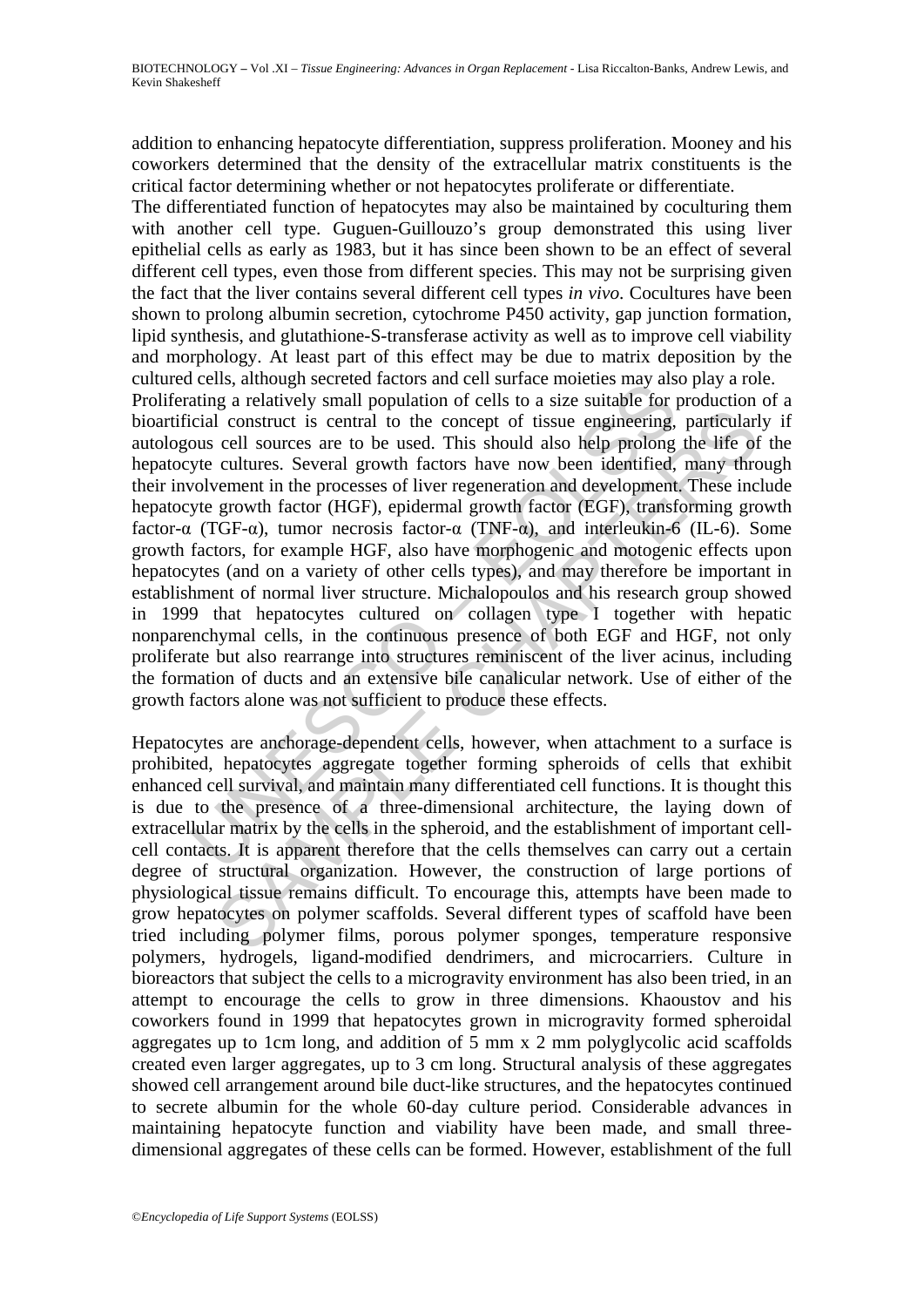liver architecture remains elusive at present. Increasing the complexity of the culture systems using growth factors, extracellular matrix constituents, appropriate scaffold materials, and coculture systems aims to resolve this issue.

## **4. Kidney**

The kidney is responsible for the excretion of nitrogenous waste, principally urea, from the blood. The active units of the kidney are nephrons, which are located within the cortex and medulla. They are able to process the blood via ultrafiltration under pressure allowing the excretion of toxic metabolic waste products and the reabsorbtion of water, glucose, and electrolytes back into the blood. In addition to these important homeostatic controls, this organ has a critical role to play in the metabolism of growth factors and cytokines along with the formation and regulation of Vitamin D and erythropoetin.

and cylokines along whil the formation and regulation of volocin.<br>
Sootin.<br>
Intration as renal substitutes. These methods rely on the uss<br>
intration as renal substitutes. These methods rely on the uss<br>
replaces the functio The main state and chronic renal failure have only haemodialysified in the same studies and substitutes. These methods rely on the use of synths that selectively filter out molecules of a specific size. This method<br>places Patients suffering from acute and chronic renal failure have only haemodialysis or haemofiltration as renal substitutes. These methods rely on the use of synthetic membranes that selectively filter out molecules of a specific size. This method of dialysis replaces the function of the glomerulus only, which means that this therapy is unable to offer the important transport, metabolic, and endocrinologic function of the kidney normally provided by the tubule. Although these systems are well established, they fail to provide equivalent function and continue to have high morbidity and mortality rates. For these reasons kidney dialysis is only seen as a temporary replacement for a kidney until a suitable donor can be found. As with most tissues, donor organs are in limited supply, and transplants are not without complications and graft failure.

The delicate and highly complex processes of the kidney present tissue engineers with some difficult challenges in attempting to recreate this tissue. A number of differing approaches have been investigated to optimize renal substitution therapy.

## **4.1. The Bioartificial Kidney**

To provide the functions of fluid/electrolyte homeostasis, metabolism and hormone secretion researchers have looked at combining traditional therapy with a bioartificial renal tubule assist device (RAD). The first single-fiber device, developed by Mackay and colleagues in 1998, incorporated canine renal epithelial cells, which were cultured on the inner surface of a hollow nonbiodegradable polymer fiber that was permeable to water and solutes. The polymer (polysulphone) was first coated with laminin, an extracellular matrix protein that is the major component of the renal tubule basement membrane and encourages the growth and attachment of the cells. The renal cells were then flushed through the fiber and cultured to confluency to form a lumen (Figure 2).

Following this key research, tissue engineers in the same lab have managed to scale up this device to form a multifiber construct seeded with porcine renal tubule progenitor cells. This device was found to have differentiated reabsorption and secretory transport capabilities and the ability to provide both metabolic and endocrinologic functions in the form of ammonia excretion, glutathione reclamation, and  $1,25\text{-}(OH)_2\text{D}3$  production.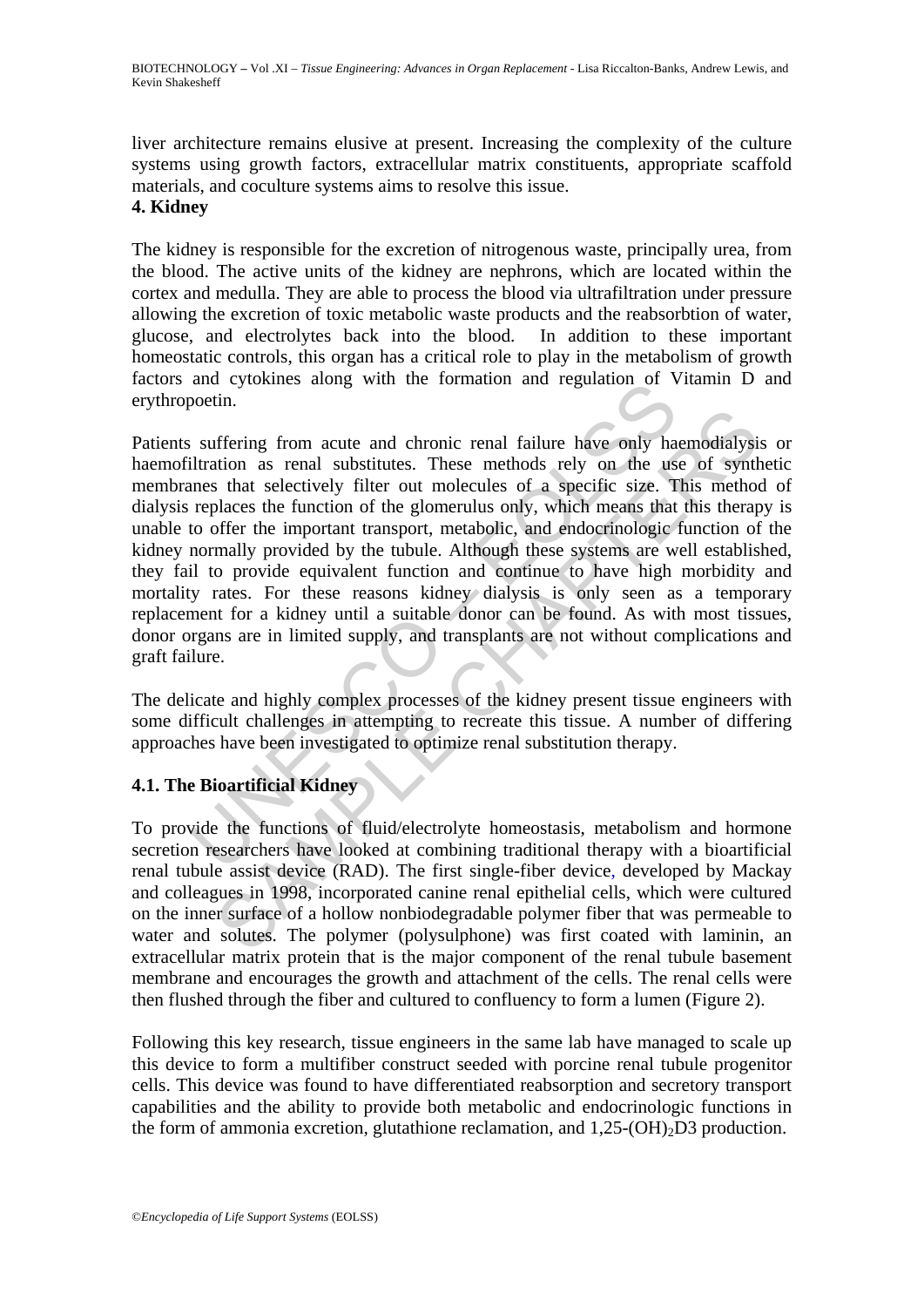BIOTECHNOLOGY **–** Vol .XI – *Tissue Engineering: Advances in Organ Replacement* - Lisa Riccalton-Banks, Andrew Lewis, and Kevin Shakesheff

The use of these bioartificial renal tubule assist devices in series with an extracorpeal hemofilter, which perform the functions of the nephrons, can provide the full renal functions of the kidney. Further improvements of the system using human kidney proximal tubules allowed the phase I clinical trials of this system in patients to begin in March 2002



Figure 2. Single, hollow fiber bioartificial renal tubule. Renal tubule cells line porous polymer fibers, providing transport and metabolic function.

The use of RAD in the clinical setting will have significant affect on the survival of patients with renal failure. This therapy, however, is still essentially an improvement of the current dialysis system and will continue to provide kidney function in a temporary setting. Long-term treatments require the permanent replacement of kidney functions, which is the aim of current research under way to engineer the whole organ.

## **4.2. Tissue Engineering a Kidney**

.

Transported and synthesized elements<br>
2. Single, hollow fiber bioartificial renal tubule. Renal tubule cel<br>
polymer fibers, providing transport and metabolic function<br>
2. Of RAD in the clinical setting will have significan Transported and synthesized elements<br>
Single, hollow fiber bioartificial renal tubule. Renal tubule cells line porc<br>
polymer fibers, providing transport and metabolic function.<br>
Single, hollow fiber bioartificial renal tub Attempts to tissue engineer a complete kidney are not hindered by the retention of their function in culture, as isolated renal cells are able to retain their phenotype. It is the limited diffusion of nutrients and oxygen to large tissue volumes that presents the greatest challenge. In engineering a complete kidney organ, tissue engineers are using biodegradable scaffolds as a cell-support matrix. This porous matrix should encourage cell attachment and proliferation while allowing the free diffusion of nutrients. In 1996 both Yoo and Fung published papers demonstrating the seeding of polymer scaffolds with distal tubule, golmeruli, and proximal tubule cells and the ability of the cells to organize into nephron segments including reconstitution of proximal tubules, distal tubules, loop of Henle, collecting tubules, and collecting ducts. These constructs were found to excrete uric acid and creatinine in a yellow urine-like fluid. Further modifications of scaffolds to those from a naturally derived acellular collagen matrix have shown kidney cell proliferation and reconstitution of both renal tubular and glomerular-like structures. This natural matrix is identical to that found *in vivo* and therefore contains all necessary protein components specific for the kidney cell types.

The kidney was the first whole organ that a medical device was able to replace temporarily. Advances have improved renal substitution therapy immensely from the time of the first kidney dialysis more than 40 years ago. The growth of an entire organ *in vitro* is a challenging task for such a complex tissue with a vast array of functions.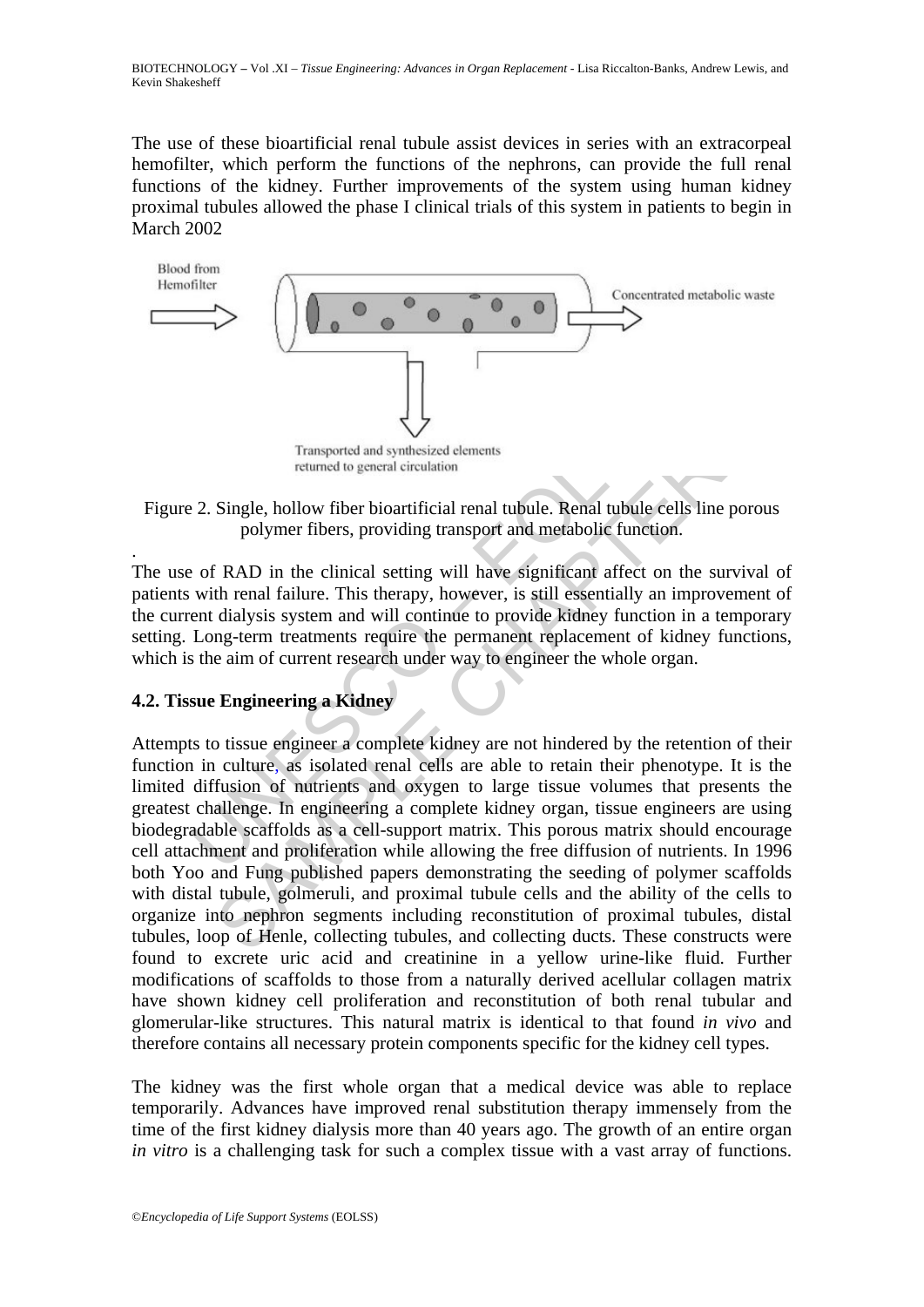While there has been progress, engineers agree it may be some time before the products of these findings are used in clinical practice and a cultured organ is ready for use in human transplants.

-

-

-

## TO ACCESS ALL THE **27 PAGES** OF THIS CHAPTER, Visit: [http://www.eolss.net/Eolss-sampleAllChapter.aspx](https://www.eolss.net/ebooklib/sc_cart.aspx?File=E6-58-11-03)

#### **Bibliography**

**apply**<br>
1. J.E., McIntire L.V. and Mikos A.G. (2000). Growth Factor Delivery for Ti<br>
2. *Butical Research* 17(5), 497–504. [A review covering the delivery of growth<br>
12., Gassmann M.G., Munz B., Steiling H., Engelhardt F. s., Melntire L.V. and Mikos A.G. (2000). Growth Factor Delivery for Tissue Engineeral Research 17(5), 497-504. [A review covering the delivery of growth factors for the cal Research 17(5), 497-504. [A review covering the Babensee J.E., McIntire L.V. and Mikos A.G. (2000). Growth Factor Delivery for Tissue Engineering. *Pharmaceutical Research* **17**(5), 497–504. [A review covering the delivery of growth factors for tissue engineering.]

Beer H.D., Gassmann M.G., Munz B., Steiling H., Engelhardt F., Bleuel K. and Werner S. (2000). Expression and Function of Keratinocyte Growth Factor and Activin in Skin Morphogenesis and Cutaneous Wound Repair. *J. Invest. Dermatol. Symp. Proc.* **5**(1), 34–39.

Bell E., Ehrlich H.O., Buttle D.J. and Nakatsuji T. (1981). A Living Tissue Formed In Vitro and Accepted as Full Thickness Skin Equivalent. S*cience* **211**, 1042–1054.

Bellamkonda R. and Aebischer P. (1994). Review: Tissue Engineering in the Nervous System. *Biotechnology and Bioengineering* **43**, 543–554. [A review of nervous system tissue engineering strategies.]

Buckwalter J.A. and Mankin H.J. (1997). Articular Cartilage. 1. Tissue Design and Chondrocyte-matrix Interactions. *Journal of Bone and Joint Surgery American Volume* **79A**(4), 600–611.

Buckwalter J.A. and Mankin H.J. (19s97). Articular Cartilage. 2. Degeneration and Osteoarthrosis, Repair, Regeneration, and Transplantation. *Journal of Bone and Joint Surgery American Volume* **79A**(4), 612–632. [A comprehensive review of articular cartilage degeneration and repair.]

Cima L.G. and Langer R. (1993). Engineering Human Tissue. *Chemical Engineering Progress* **89** (6) (June), 46–54. [An introduction to tissue engineering.]

Cima L.G., Vacanti J.P., Vacanti C., Ingber D., Mooney D. and Langer R. (1991). Tissue Engineering by Cell Transplantation Using Degradable Polymer Substrates. *Journal of Biomechanical Engineering* **113**  (May), 143–149. [A brief review from leaders in the field of tissue engineering.]

Davies J.E. (2000). *Bone Engineering* (ed. J.E. Davies). Toronto: University of Toronto Press. [This book comprehensively covers the field of bone engineering.]

Davis M. and Vacanti J.P. (1996). Toward Development of an Implantable Tissue Engineered Liver. *Biomaterials* **17**, 365–372. [A brief review of strategies in liver tissue engineering.]

Dennis R.G. and Kosnik P.E. (2000). Excitability and Isometric Contractile Properties of Mammalian Skeletal Muscle Constructs Engineered In Vitro. *In Vitro Cell. Dev. Biol.—Anim.* **36**(5), 327–335.

Freed L.E., Hollander A.P., Martin I., Barry J.R., Langer R. and Vunjak-Novakovic G. (1998). Chondrogenesis in a Cell-Polymer-Bioreactor System. *Experimental Cell Research* **240**(1), 58–65.

Freed L.E., Marquis J.C., Nohria A., Emmanual J., Mikos A.G. and Langer R. (1993). Neocartilage Formation Invitro and Invivo Using Cells Cultured on Synthetic Biodegradable Polymers. *Journal of Biomedical Materials Research* **27**(1), 11–23.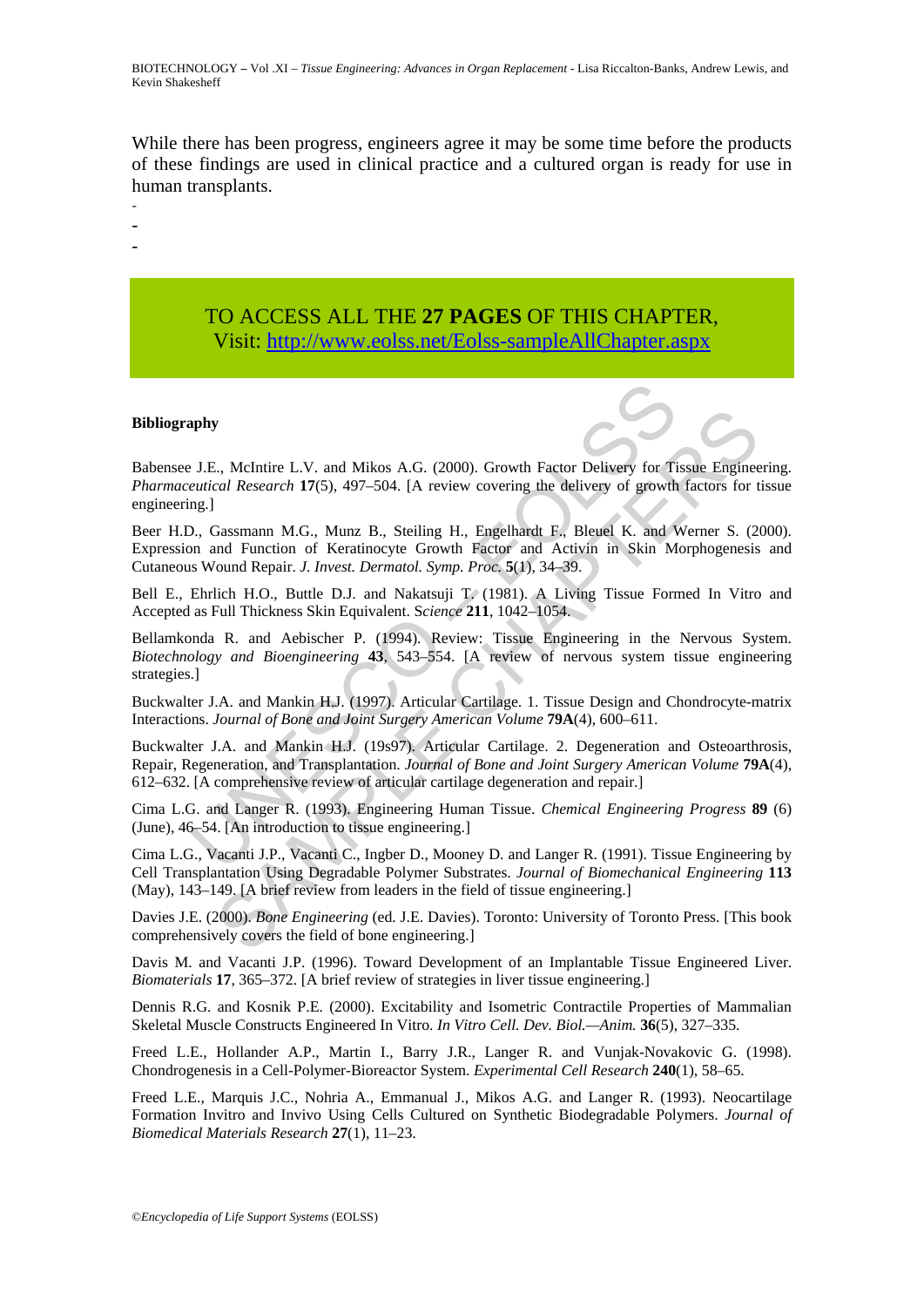BIOTECHNOLOGY **–** Vol .XI – *Tissue Engineering: Advances in Organ Replacement* - Lisa Riccalton-Banks, Andrew Lewis, and Kevin Shakesheff

Freed L.E. and VunjakNovakovic G. (1997). Microgravity Tissue Engineering. *In Vitro Cellular & Developmental Biology—Animal* **33**(5), 381–385.

Griffith L.G., Wu B., Cima M.J., Powers M.J., Chaignaud B. and Vacanti J.P. (1997). In Vitro Organogenesis of Liver Tissue. *Annals of the New York Academy of Sciences* **831**, 382–397.

Guguen-Guillouzo C., Clement B., Baffet G., Beaumont C., Morel-Chany E., Glaise D. and Guillouzo A. (1983). Maintenance and Reversibility of Active Albumin Secretion by Adult Rat Hepatocytes Cocultured with Another Liver Epithelial Cell Type. *Experimental Cell Research* **143**, 47–54.

Heath C.A. and Magari S.R. (1996). Mini-Review: Mechanical Factors Affecting Cartilage Regeneration. *In Vitro. Biotechnology and Bioengineering* **50**(4), 430–437.

Hollinger J.O. and Leong K. (1996). Poly (Alpha-Hydroxy Acids): Carriers for Bone Morphogenetic Proteins. *Biomaterials* **17**(2), 187–194.

Hutmacher D.W. (2000). Scaffolds in Tissue Engineering Bone and Cartilage. *Biomaterials* **21**(24), 2529–2543.

Ishaug S.L., Crane G.M., Miller M.J., Yasko A.W., Yaszemski M.J. and Mikos A.G. (1997). Bone Formation by Three-Dimensional Stromal Osteoblast Culture in Biodegradable Polymer Scaffolds. *Journal of Biomedical Materials Research* **36**(1), 17–28.

Kaufmann P.M., Heimrath S., Kim B.S. and Mooney D.J. (1997). Highly Porous Polymer Matrices as a Three-Dimensional Culture System for Hepatocytes. *Cell Transplantation* **6** (No. 5), 463–468.

F. D.W. (2000). Scaffolds in Tissue Engineering Bone and Cartilage, *Bio*<br>13. L., Crane G.M., Miller M.J., Yasko A.W., Yaszemski M.J. and Mikos A.<br>I., Crane G.M., Miller M.J., Yasko A.W., Yaszemski M.J. and Mikos A<br>for pri Crane G.M., Miller M.J., Yasko A.W., Yaszemski M.J. and Mikos A.G. (1997).<br>
y Three-Dimensional Stronal Osteoblast Culture in Biodegradable Polymer Scaff<br>
omedical Materials Research **36**(1), 17–28.<br>
M., Heimath S., Kim B. Khaoustov V.I., Darlington G.J., Soriano H.E., Krishnan B., Risin D., Pellis N.R. and Yoffe B. (1999). Induction of Three-Dimensional Assembly of Human Liver Cells by Simulated Microgravity. *In Vitro Cellular & Developmental Biology—Animal* **35**(9), 501–509. [A paper examining the effect of microgravity on the cells of the liver.]

Kim S.S., Utsunomiya H., Koski J.A., Wu B.M., Cima M.J., Sohn J., Mukai K., Griffith L.G. and Vacanti J.P. (1998). Survival and Function of Hepatocytes on a Novel Three-Dimensional Synthetic Biodegradable Polymer Scaffold with an Intrinsic Network of Channels. *Annals of Surgery* **228**(1), 8–13.

Langer R. and Vacanti J.P. (1993). Tissue Engineering. *Science* **260**(14 May), 920–926. [An excellent introduction to the field of tissue engineering.]

LeBaron R.G. and Athanasiou K.A. (2000). Ex Vivo Synthesis of Articular Cartilage. *Biomaterials* **21**(24), 2575–2587. [A thorough review of engineering cartilage.]

Lu J. and Waite P. (1999). Advances in Spinal Cord Regeneration. *Spine* **24**(9), 926–30.

Martin I., Vunjak-Novakovic G., Yang J., Langer R. and Freed L.E. (1999). Mammalian Chondrocytes Expanded in the Presence of Fibroblast Growth Factor 2 Maintain the Ability to Differentiate and Regenerate Three-Dimensional Cartilaginous Tissue. *Experimental Cell Research* **253**(2), 681–688.

Michalopoulos G.K., Bowen W.C., Zajac V.F., Beer-Stolz D., Watkins S., Kostrubsky V. and Strom C. (1999). Morphogenetic Events in Mixed Cultures of Rat Hepatocytes and Nonparenchymal Cells Maintained in Biological Matrices in the Presence of Hepatocyte Growth Factor and Epidermal Growth Factor. *Hepatology* **29**(1), 90–100.

Mooney D., Hansen L., Vacanti J., Langer R., Farmer S. and Ingber D. (1992). Switching from Differentiation to Growth in Hepatocytes: Control by Extracellular Matrix. *Journal of Cellular Physiology* **151**(3), 497–505.

Nerem R.M. (2000). Tissue Engineering a Blood Vessel Substitute: The Role of Biomechanics. *Yonsei Medical Journal* **41**(6), 735–739. [A review focusing on the effect of mechanical loading on engineering blood vessels.]

Oberpenning F., Meng J., Yoo J.J. and Atala A. (1999). De Novo Reconstitution of a Functional Mammalian Urinary Bladder by Tissue Engineering. *Nature Biotechnology* **17**(2), 149–155.

Okano T. and Matsuda T. (1998). Muscular Tissue Engineering: Capillary-Incorporated Hybrid Muscular Tissues In Vivo Tissue Culture. *Cell Transplantation* **7**(5), 435–442.